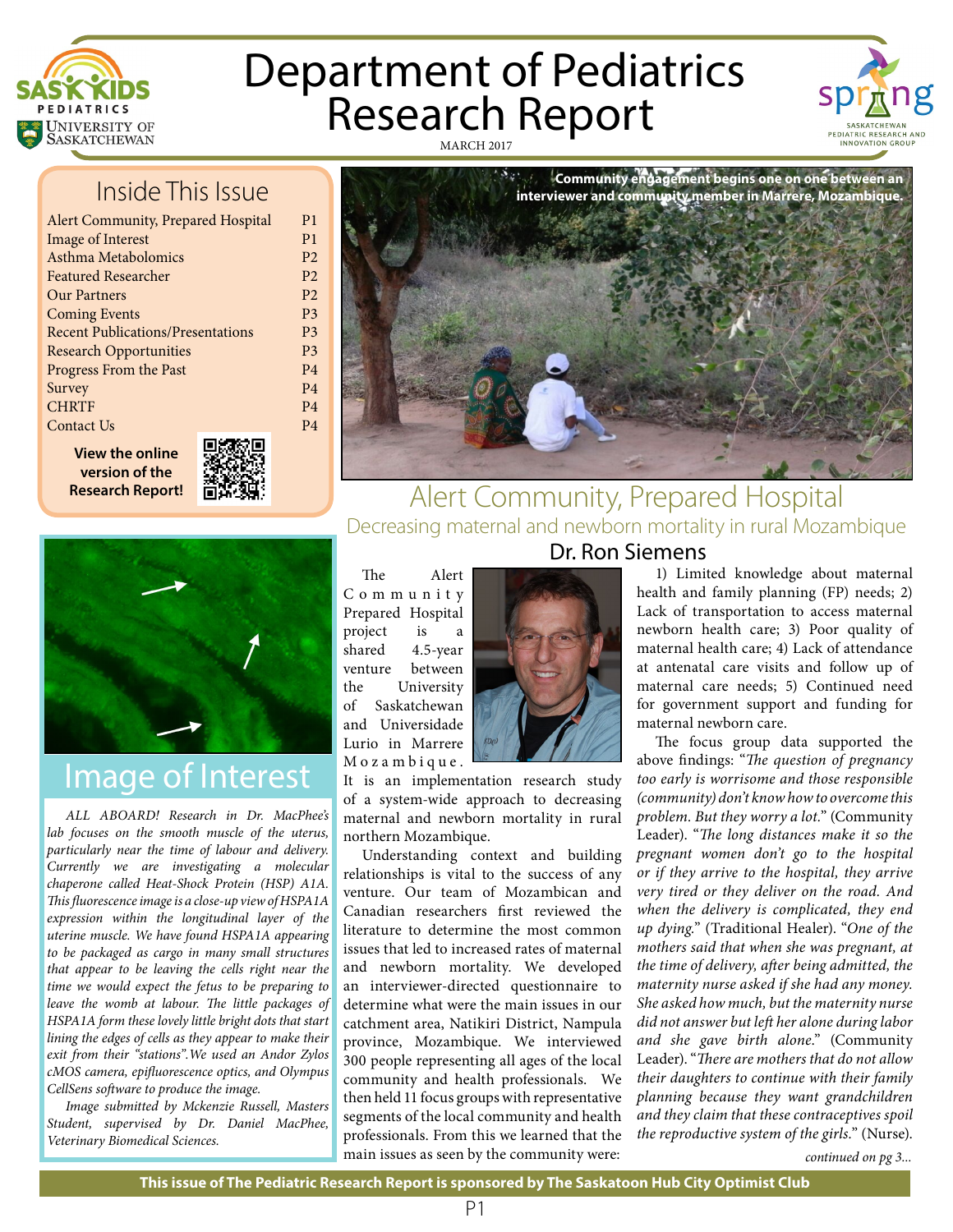# Diagnosing Respiratory Diseases via Metabolomic Profiling of Urine

## Kevin Durr

Asthma is the most common chronic illness affecting children. Diagnosis is currently based on patient history, physical examination, and pulmonary function tests (PFT). Common symptoms of asthma include coughing, wheezing, and shortness of breath. However, these symptoms are also present in many other respiratory diseases, making diagnosis difficult in a typical doctor's office. In addition, children younger



than six years old cannot perform lung function testing, further University Hospital outpatient clinic (Drs. Cockroft and Marciniuk). increasing the difficulty of making an accurate diagnosis. Currently, A variety of patient data was collected for a characteristics table there is an absence of objective and available diagnostic tests in a including age, sex, body mass index (BMI), pulmonary function, typical doctor's office when managing asthmatic patients.

cellular metabolic activity. Dr. Adamko's lab has shown that metabolomic profile for the asthma and COPD patients was done measuring urine samples of asthmatic patients generates a unique using urine samples collected from the subjects on two separate metabolomic profile. The urine samples are analyzed using Mass outpatient visits, then analyzed by liquid-chromatography mass-Spectrometry (MS). Our study had two principal objectives. The first

was to see if metabolomic profiling could be used to differentiate asthma from another airway disease called COPD. We hypothesized that adults with asthma would have different metabolomic profiles than those with COPD. Our second objective was to determine if asthma severity in children could be determined via metabolomics. We hypothesized that the metabolic activity of more severe asthmatic children would be different than the metabolomic activity of asymptomatic well controlled asthmatic children. This work was approved by the University of Saskatchewan Health Research Ethics Board.

Metabolomics is the study of small molecules generated from group was a bit younger, and had worse lung function. Creating the Subjects were recruited from the Respirology Clinic at the Royal and medications. Compared to the COPD subjects, the asthma

*continued on pg 4...*

# Featured Child Health Researcher

## Dr. Tracy Wilson-Gerwing

Dr. Tracy Wilson-Gerwing is currently a Research Associate working with the Pediatric Rheumatic Disease Research Group within the Department of Pediatrics. Dr. Wilson-Gerwing began her undergraduate studies with an eye towards entering medical school. However, in the final year of her Bachelor of Science degree majoring in Anatomy and Cell Biology, she took part in an advanced independent research



course where her passion for research was ignited. Eager to pursue the research path, she went on to complete both a Master of Science and a Doctor of Philosophy degree in the area of Neuroscience with a specific focus on the neurobiology of neuropathic pain. Eventually, Dr. Wilson-Gerwing joined the Pediatric Rheumatic Disease Research Group working with Dr. Alan Rosenberg as a Post-doctoral Fellow with a new research focus on inflammatory pain and arthritis.

*"Research is to see what everybody else has seen, and to think what nobody else has thought." Albert Szent-Gyorgyi*

Inflammatory pain is a particularly important component of chronic childhood and adult arthritis, debilitating conditions that affect more than 4 million Canadians. To date, there is only rudimentary understanding of the mechanisms that generate

### Our Partners: Hub City Optimist Club

The Saskatoon Hub City Optimist Club continues to be a strong supporter of child health research in the Department of Pediatrics. Optimist Clubs in Saskatchewan, led by Saskatoon's Hub City Optimist Club, established the Optimist Children's

Research Fund in 2010 and since that time have contributed approximately \$25,000 in support of pediatric research. The contributed funds are endowed and administered under the auspices of the Children's Health Research Trust Fund. As the funds accumulate we anticipate the Optimist Club donations will help to translate research discoveries into disease preventative strategies for Saskatchewan children.



arthritis-related inflammatory pain or how the body innately attempts to mitigate this pain. Understanding interrelationships between inflammation and pain pathways in general, and their differences across sex and age in particular, are paramount to guiding future development of targeted approaches to treatment and will generate more effective tools to assess the effectiveness of arthritis treatment interventions at the tissue, cellular and molecular levels.

The project titled Novel Pain and Inflammation Networks in Juvenile Idiopathic Arthritis (NoPAIN in JIA) discovered, using an animal model, that age is an important factor in time to onset of arthritis, the severity of arthritis, the expression of overt pain behaviors, and the degree to which bone and joint health are affected. Specifically, the younger age group is able to innately control the inflammation and associated pathologies. Based on these initial findings, Dr. Wilson-Gerwing has demonstrated that as age advances, the natural balance between pro-inflammation and the innate resolution of inflammation shifts to favor the promotion of inflammation. This research has now expanded to include both sex and age as variables in arthritis outcomes. Results indicate that both age and sex factor into in arthritis incidence, severity and associated inflammatory biomarker profiling in the CIA model. Maturity of the immune system, rates of bone growth and changing hormonal levels are likely to contribute to these observed differences.

*continued on pg 3...*

### Clinical Investigator Program (CIP) for Residents

The CIP at the University of Saskatchewan is available to residents enrolled in a Royal College accredited residency program who have interest and potential for a career as a clinician investigator or clinician scientist. CIP offers two streams: A Graduate stream for participants enrolled in a graduate (M.Sc. or Ph.D.) program, and a Postdoctoral Stream for residents who already hold a Ph.D. and are interested in undertaking a structured research program. For further information about CIP, please contact Dr. Alan Rosenberg, alan. rosenberg@usask.ca.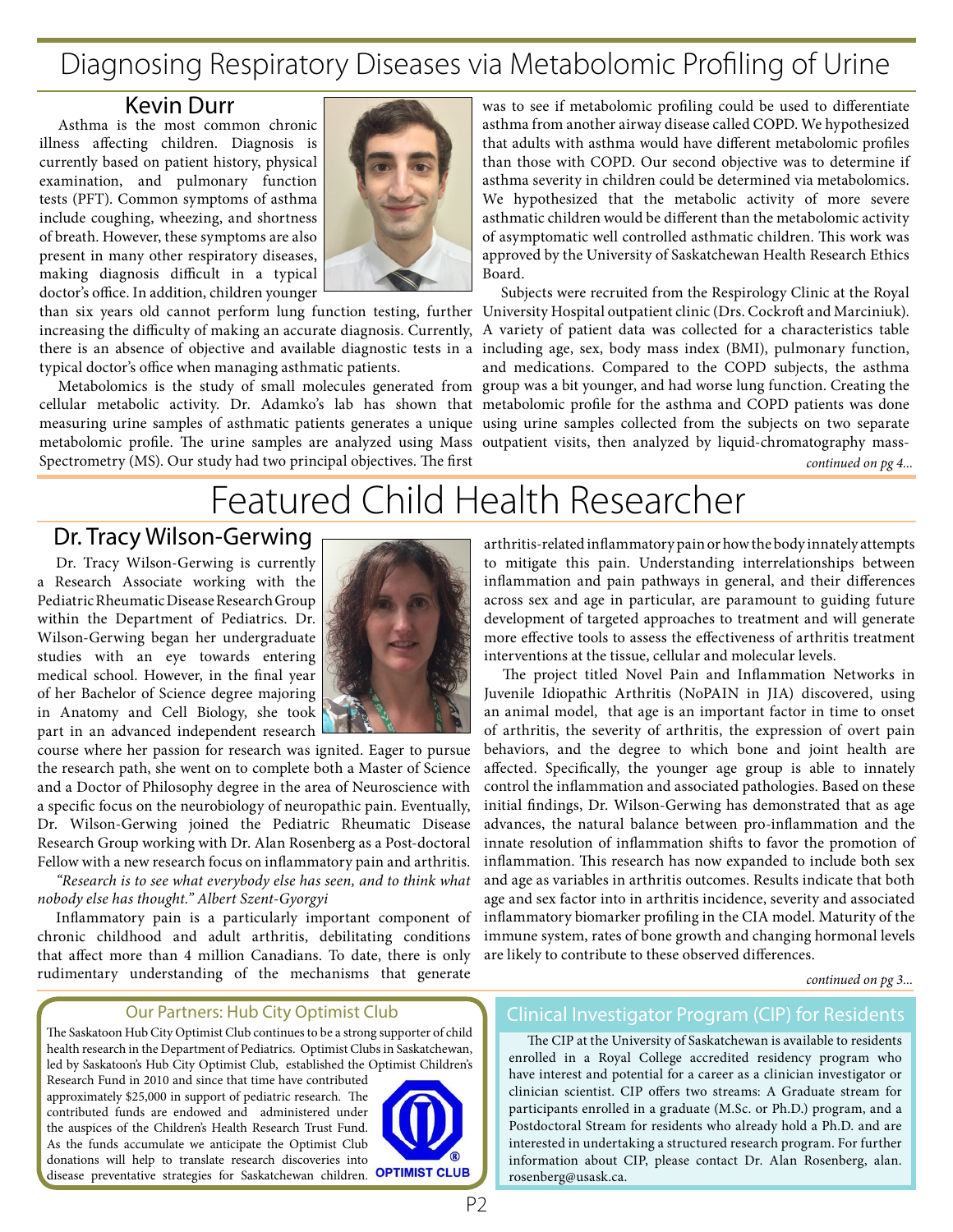In partnership with community members, traditional medical practitioners, traditional birth attendants, local health care workers, representatives from the district hospital, provincial/national health system, health professional organizations, the World Bank, USAID, we developed the culturally safe, feasible, appropriate interventions as follows: 1) Expanding family planning especially with adolescents; 2) Community based transport system for pregnant women; 3) Strengthening maternal and child health services by training birthing center personnel in Obstetrical Emergency care (EmOC) and neonatal resuscitation (Helping Babies Breath)l; 4) Providing four quality prenatal visits; 5) Providing quality cesarean deliveries; 6) Supporting the Mozambican government's campaign against bribery.

Over the next 3.5 years these interventions will be put into place and regular implementation research will be done every 6 months to give real time opportunities to make effective changes throughout the course of the research period. Our intention is to scale up to the rest of the province of Nampula and hopefully Mozambique.

This study is part of the Innovating for Maternal Child Health in Africa funded by IDRC, Canada.

*Dr. Ron Siemens is a Clinical Assistant Professor in* 

# Mozambique *....continued from pg 1* Tracy Wilson-Gerwing ....continued from pg 2

Dr. Wilson-Gerwing has also used these models to examine the effects of omega fatty acid supplements on arthritis. Post-doctoral funding from Mitacs Elevate facilitated a partnership with Bioriginal Food & Science Corp to undertake this study.

Chronic, nongranulomatous anterior uveitis is among the most common and potentially debilitating extra-articular manifestations of JIA. Research is currently underway to generate a panel of biomarkers that will serve as a tool to portend uveitis occurrence, inform new treatment targets, predict treatment response and help in exploring etiologic triggers for JIA-uveitis.

Dr. Wilson-Gerwing's research is leading towards the creation of more individualized pain treatments based on age, sex, and the duration of the pain syndrome. These innate mechanisms may be exploited to optimize arthritis and pain interventions and help guide evidence-based, age, and sex appropriate treatment strategies for pain.

**"Relationship of ESR & CRP with inflammatory cytokine biomarkers"**

Research Project Opportunities

*Dr. Tracy Wilson-Gerwing is a Research Associate in the Department of Pediatrics, University of Saskatchewan* 

### Speech & Language Disorders Dr. Ruth Neufeld Pediatric Grand Rounds 11am-12pm East Lecture Theatre RUH Social Pediatrics Dr. Maryam Mehtar Pediatric Grand Rounds 11am-12pm East Lecture Theatre RUH Cannabinoid Research Initiative of Saskatchewan Dr. Richard Huntsman, et al Pediatric Grand Rounds 11am-12pm East Lecture Theatre RUH Organ Donation Dr. Matt Weiss Pediatric Grand Rounds 11am-12pm East Lecture Theatre RUH TBA Dr. Lonnie Zwaigenbaum Pediatric Grand Rounds 11am-12pm East Lecture Theatre RUH Critical Thinking Dr. Pat Crosskerry Pediatric Grand Rounds 11am-12pm East Lecture Theatre RUH Pain and Palliative Care Dr. Stefan Friedrichsdorf Pediatric Grand Rounds 11am-12pm East Lecture Theatre RUH Technology-Enhanced Learning Dr. Brent Thoma Pediatric Grand Rounds 11am-12pm East Lecture Theatre RUH **APR** THU **6 APR** THU **27 MAY** THU **18 MAY** THU **25 MAY** THU **4 APR** THU **13 APR** THU **20 MAY** THU **11** Coming Events *the Department of Pediatrics, Division of Emergency Medicine, University of Saskatchewan.* Study format: Database analysis Contact: Dr. Alan Rosenberg, alan.rosenberg@usask.ca

## Recent Publications & Presentations from U of S Child Health Researchers

. **Bradley TJ,** Bowdin SC. *Multidisciplinary aortopathy clinics should now be the standard of care in Canada.* Can J Cardiol. 2016;32:8-12.

 . Dart AB, Zappitelli M, Sood MM, Alexander RT, Arora S, **Erickson RL**, Kroeker K, Soo A, Manns BJ, Samuel SM. *Variation in estimated glomerular filtration rate at dialysis initiation in children.* Pediatr Nephrol. 2017;32:331-340.

. **Hansen G**, Beer D, Vallance JK. *The impact of critically ill pediatric transports on Manitoba's rural emergency departments.* Can J Rural Med. 2017;22:8-12.

 . Khattab A, Haider S, Kumar A, Dhawan S, Alam D, Romero R, Burns J, Li D, Estatico J, Rahi S, Fatima S, Alzahrani A, Hafez M, Musa N, Razzghy Azar M, Khaloul N, Gribaa M, Saad A, Charfeddine IB, Bilharinho de Mendonca B, Belgorosky A, Dumic K, Dumic M, Aisenberg J, Kandemir N, Alikasifoglu A, Ozon A, Gonc N, Cheng T, Kuhnle-Krahl U, Cappa M, Holterhus P-M, **Nour MA**, et al. *Clinical, genetic, and structural basis of congenital adrenal hyperplasia due to 11β-hydroxylase deficiency.* Proc Natl Acad Sci. USA. 2017;114:E1933-E1940.

 . **Pockett C**, Moore J, El-Said H. *3D rotational angiography for assessment of coronary arteries during melody valve implantation: introducing a technique that may improve outcomes.* Neth Heart J. 2017;25:82-90.

. **Rozenblyum E**, Spiegel L. *The transition from pediatric-centered to adult-oriented care in rheumatology.* Can Rheum Assoc J. 2016;26:10-12.

 . Pires P, **Siemens R**, Joao D, Mireheira E, Baptista A, Jemussene C, Bethe S. *Women's perceptions about antenatal care access, Marrere hospital, Nampula Mozambique, 2014.* 2016;3. https://edupediapublications.org/journals/.

 . **Baerg K**, Lee C, Smith-Fehr J, Lim H. *Reliability testing of JM-103 and JM-105 transcutaneous jaundice meters for a hospital and community based newborn screening program, a look behind the scene.* 4th World Congress on Controversies in Pediatrics (CoPedia). 2017, Mar30-Apr1, Amsterdam.

 . **Kurji A**. *Nourishing connections: using an interdisciplinary approach to providing care to youth.* Body Image and Self Esteem Conference, NEDIC (National Eating Disorders Information Centre). May11-12, 2017, Toronto.

. **Hares S,** Nour MA, Inman M. *Pseudoacromegaly in the pediatric population.* Canadian Pediatric Endocrine Group Annual Meeting. 2017, Hamilton, ON.

 . Luca N, **Rozenblyum E**, Elliot A, Spiegel LR, Johnson N, Ahola KS, Brandelli Y, Johns C, Luca S, Mosher D, Soon G, Toupin-April K, Uifalusi G, Stinson JN. *Perspectives of young people with juvenile idiopathic arthritis, their caregivers, and health care providers on transition to adult care: Informing development of a transition tool-kit.* Pediatric Rheumatology Symposium (PRYSM). May 17-20, 2017, Houston TX.